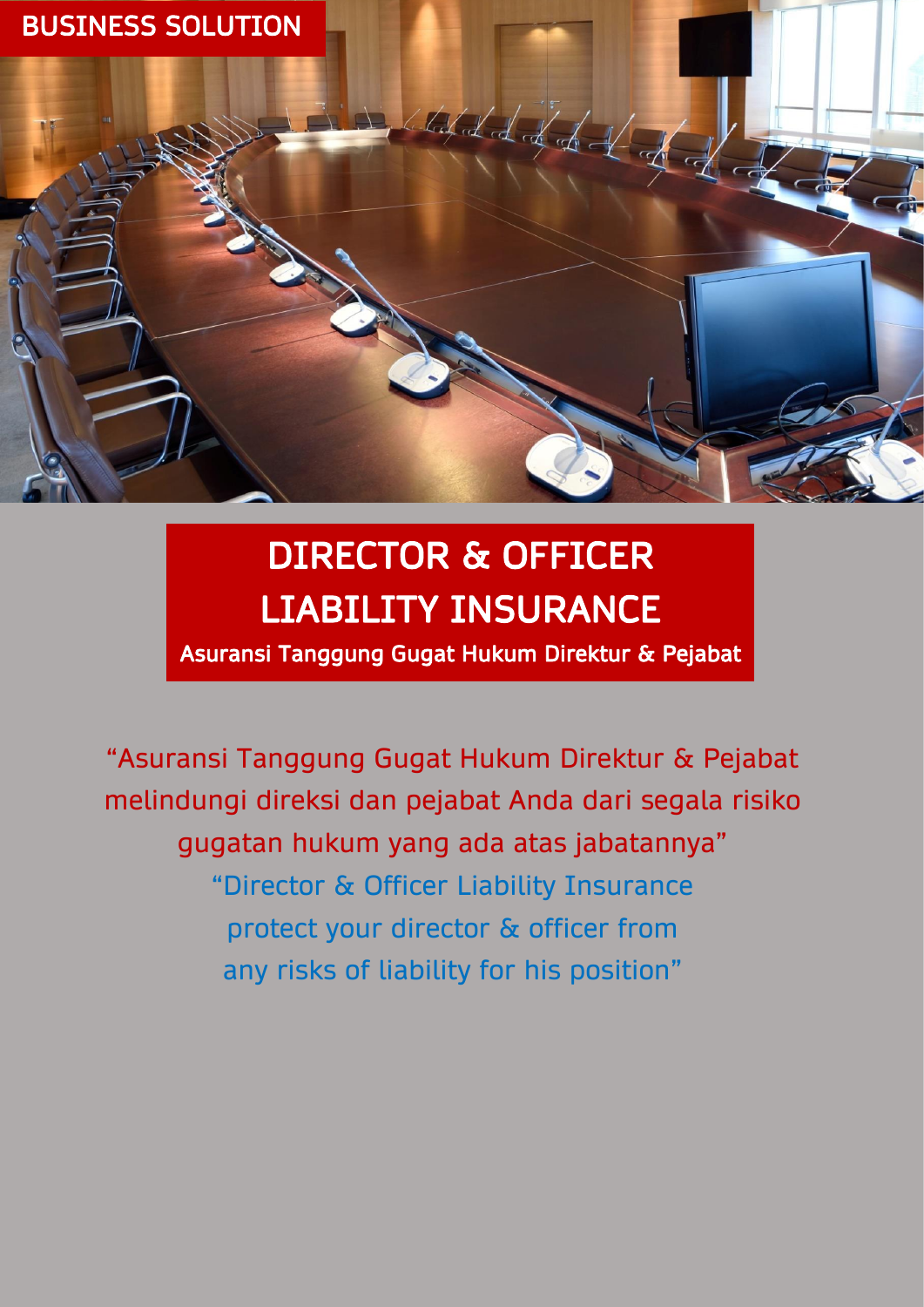## ASURANSI TANGGUNG GUGAT HUKUM DIREKTUR & PEJABAT

## Memberikan jaminan atas kerugian yang timbul dari klaim gugatan hukum yang dilayangkan terhadap Direksi dan Pejabat perusahaan yang telah atau dianggap telah melakukan "Wrongful Act" dalam kapasitas mereka (seputar hal managerial atau operasional) sebagai Direktur dan Pejabat Perusahaan.

"Wrongful Act", yaitu kesalahan atau dugaan kesalahan, kelalaian akan pelanggaran tugas dan wewenang, pernyataan yang salah atau menyesatkan, pencemaran nama baik, pelanggaran praktik ketenagakerjaan, dan lain lain yang diklaim terhadap tertanggung yang terkait dengan kapasitas mereka sebagai Direktur dan Pejabat Perusahaan.

Provide protect for losses arising from claims of liability filed against Directors and Company Officers who have or are deemed to have carried out a "Wrongful Act" in their capacity (regarding managerial or operational matters) as Directors and Officers of the Company.

"Wrongful Act", i.e. mistakes or suspected mistakes, negligence of violations of duties and authority, false or misleading statements, defamation, violations of labor practices, and others claimed against insured related to their capacity as Directors and Company Officers.

Peraturan dan Pengawasan berdasarkan Undang-Undang Perseroan Terbatas No. 40 Tahun 2007.

## Dewan Perusahaan

- ✓ Direksi adalah Organ Perseroan yang berwenang dan bertanggung jawab penuh atas pengurusan Perseroan untuk kepentingan Perseroan, sesuai dengan maksud dan tujuan Perseroan serta mewakili Perseroan, baik di dalam maupun di luar pengadilan sesuai dengan ketentuan anggaran dasar.
- ✓ Komisaris adalah Organ Perseroan yang bertugas melakukan pengawasan secara umum dan/atau khusus sesuai dengan anggaran dasar serta memberi nasihat kepada Direksi.

#### Pasal 69 (3)

Tanggung Jawab tanggung renteng berkaitan dengan laporan keuangan.

#### Pasal 97 (3) dan Pasal 114 (3)

Tanggung Jawab secara pribadi jika Direktur / Komisaris bersalah atau lalai menjalankan tugasnya.

### Pasal 104 (2) dan Pasal 115

Dalam hal kepailitan terjadi karena kesalahan atau kelalaian Dewan dan harta pailit tidak cukup untuk membayar seluruh kewajiban Perseroan, ada tanggung jawab renteng atas seluruh kewajiban yang tidak terlunasi dari harta pailit tersebut.

## PERATURAN & PENGAWASAN REGULATION & SUPERVISION

Regulations and Supervision based on Law Concerning Limited Liability Companies No. 40 of 2007.

### Company Board's

- Directors are Company Organs that are authorized and fully responsible for the management of the Company for the interests of the Company, in accordance with the aims and objectives of the Company and represent the Company, both inside and outside the court in accordance with the provisions of the articles of association.
- $\checkmark$  Commissioners are the Company's Organs whose duty is to supervise general and / or specifically in accordance with the articles of association and provide advice to the Directors.

#### Article 69 (3)

The Board of Directors and Board of Commissioners are fully liable for the accuracy of the contents of the Company's financial reports.

### Article 97 (3) and Article 114 (3)

Personal responsibility if the Director / Commissioner is guilty or negligent in carrying out his duties.

#### Article 104 (2) and Article 115

In the event that bankruptcy occurs due to an error or negligence of the Board and insolvent assets are insufficient to pay all the obligations of the Company, there is joint responsibility for all obligations that are not paid off of the bankrupt assets.

## DIRECTORS' & OFFICERS' LIABILITY INSURANCE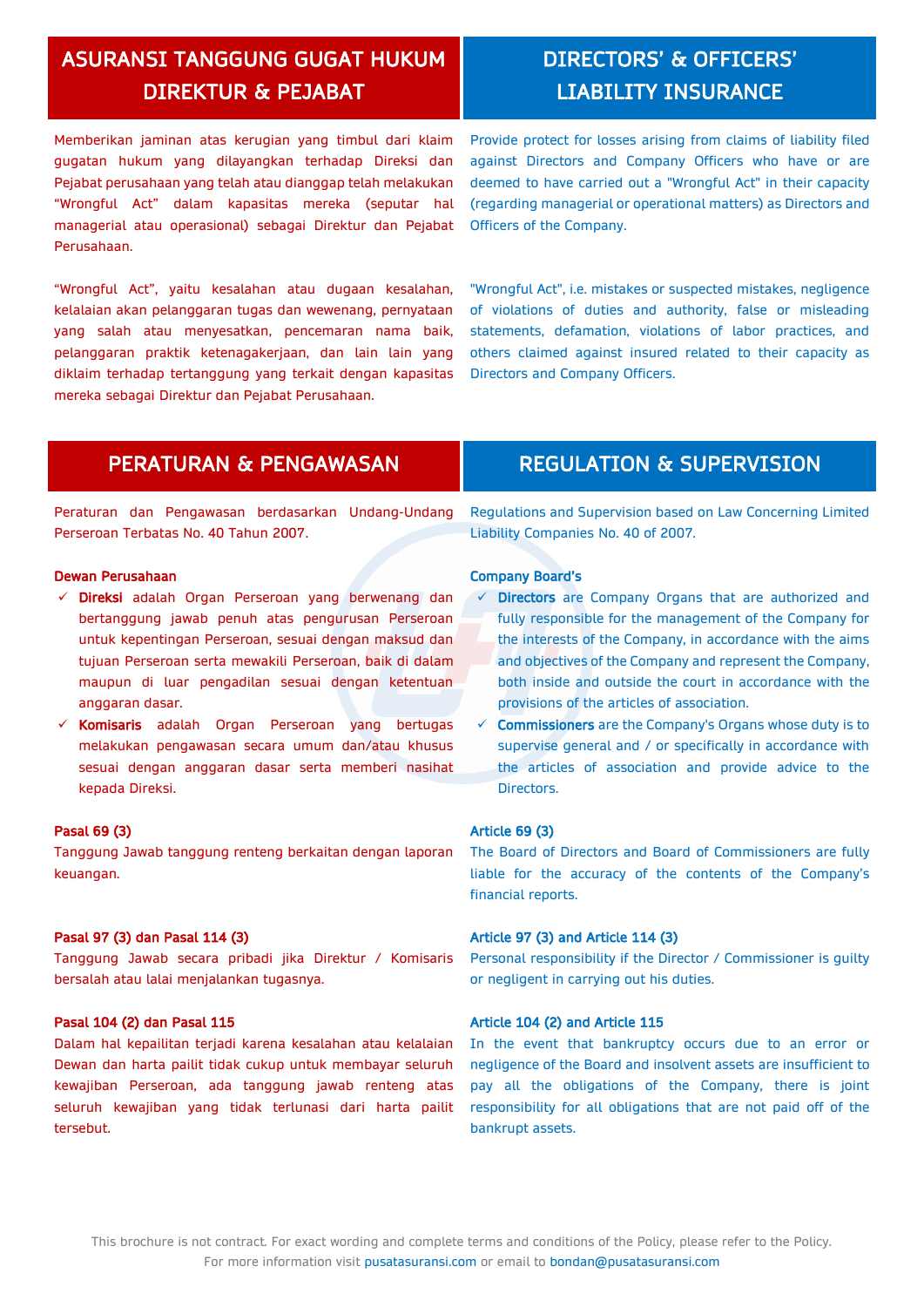## APA YANG DIBERIKAN ASURANSI TANGGUNG GUGAT DIREKTUR & PEJABAT?

## WHAT DOES DIRECTORS' & OFFICERS' LIABILITY INSURANCE PROVIDE?

Director & Officer Liability Insurance membayar atas nama Tertanggung/Perusahaan atas biaya-biaya berikut ini :

- ✓ Biaya Investigasi
- ✓ Klaim Surat Berharga Perusahaan
- ✓ Klaim Praktek Ketenagakerjaan Perusahaan

## JAMINAN TAMBAHAN

- ✓ Biaya Permintaan Derivatif Investigasi
- ✓ Biaya Terkait Kehumasan
- ✓ Biaya Laporan dan Penyelidikan
- ✓ Biaya Masalah Regulasi
- ✓ Biaya Mitigasi
- ✓ Biaya Darurat
- ✓ Biaya Penuntutan
- ✓ Pengeluaran Terkait Penyitaan Aset
- ✓ Biaya Terkait dengan Rusaknya Nama Baik
- ✓ Biaya Pemegang Saham
- ✓ Perlindungan Tambahan untuk Direksi dan Direktur Non Eksekutif Perusahaan Induk
- ✓ Denda dan Sanksi Perdata
- ✓ Tanggung Jawab Tertanggung atas Pajak Perusahaan
- ✓ Biaya Penasihat Interpretive
- ✓ Biaya Perjalanan dan Akomodasi (yang berkaitan dengan investigasi)
- ✓ Liberalisasi dalam Klaim dengan menggunakan Hukum Luar Negeri

## PENGECUALIAN

- × Ketidakjujuran atau penipuan yang disengaja
- Keuntungan atau kompensasi pribadi yang diperoleh Tertanggung dimana Tertanggung secara hukum tidak berhak memperolehnya
- × Klaim atau keadaan yang telah ada
- × Cidera badan atau kerusakan properti
- × Pensiun
- Perusahaan versus Tertanggung
- × Penawaran surat berharga di Amerika Serikat
- × dan lainnya sesuai Polis

### **EXCLUSIONS**

- × Deliberately dishonest or deliberately fraudulent act
- × Personal profit or remuneration gained by an Insured to which such Insured was not legally entitled.
- × Existing Claims or Circumstances
- × Bodily Injury or property damage
- × Pensions
- × Company versus Insured Person
- × Offering of securities in the United States of America
- × and others according to the Policy



This brochure is not contract. For exact wording and complete terms and conditions of the Policy, please refer to the Policy. For more information visit [pusatasuransi.com](http://pusatasuransi.com/) or email to [bondan@pusatasuransi.com](mailto:bondan@pusatasuransi.com)

- Directors' & Officers' Liability Insurance pay on behalf of an Insured Person/Company for the following costs :
- ✓ Investigation Costs
- ✓ Company Securities Claim
- ✓ Company Employment Practices Claim

## **EXTENTIONS**

- ✓ Derivative Demand Investigation Costs
- ✓ Public Relations Costs
- ✓ Pre-Investigation and Self-Reporting Costs
- ✓ Regulatory Crisis Costs
- ✓ Mitigation Costs
- ✓ Emergency Costs
- ✓ Prosecution Costs
- ✓ Deprivation of Assets Expenses
- ✓ Damage to an Insured Persons Reputational Costs
- ✓ Shareholder Costs
- ✓ Additional Protection for Parent Company Board Director's and Non-Executive Directors
- ✓ Civil Fines and Penalties
- ✓ Personal Liability of Insured Persons for Corporate Taxes
- ✓ Interpretive Counsel Costs
- $\checkmark$  Travel and Accomodation Costs (in attending an investigation)
- ✓ Liberalisation for Claims in a Foreign Jurisdiction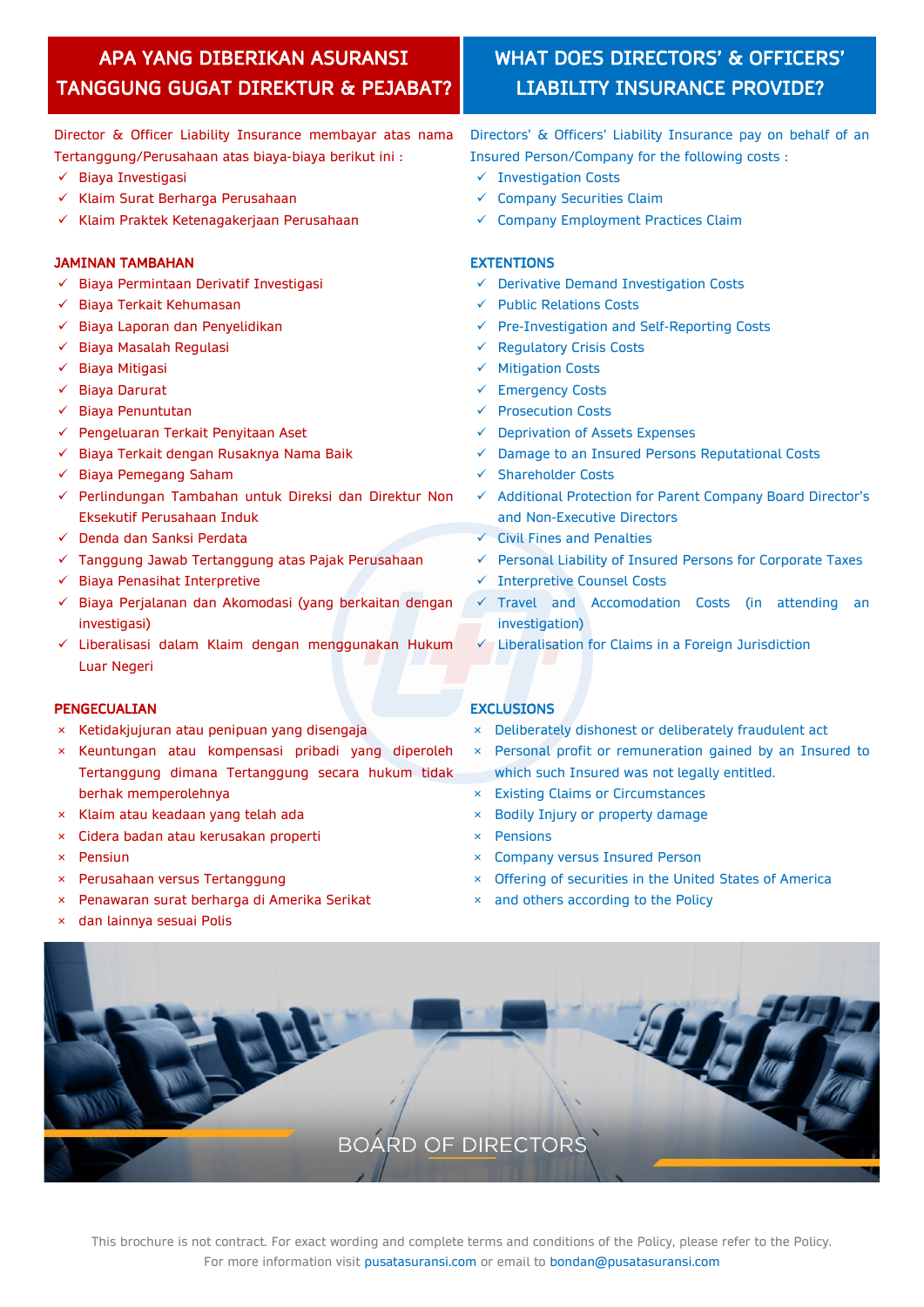## CONTOH KASUS KLAIM DI INDONESIA | CLAIM CASE EXAMPLE IN INDONESIA

Gugatan dari salah satu badan pengawas dari Luar Negeri terhadap keterbukaan informasi dari salah satu perusahaan TBK di Indonesia (Januari 2011).

 $\Box$ 

Gugatan penggunaan nama dagang secara tidak sah yang dilakukan oleh sebuah perusahaan transportasi terkemuka di Indonesia menjelang proses go-public, dengan nilai gugatan sebesar Rp 5 triliun (Juni 2013).

Seorang Direktur di perusahaan di Indonesia didapatkan harus bertanggung jawab secara pribadi karena tindakannya menyebabkan perusahaan pailit dan tidak meminta persetujuan komisaris.

Suatu perusahaan melawan presiden direkturnya sendiri. Pengadilan Negeri Jakarta Barat menghukum direksinya secara tanggung renteng lantaran akta pendirian yang memuat anggaran dasar Perusahaan belum dimintakan persetujuan Menteri Hukum dan HAM, saat itu Menteri Kehakiman.

Seorang karyawan senior menggugat perusahaan, Direktur Utama, Direktur SDM, dan Direktur Keuangan perusahaan telekomunikasi karena melakukan kesalahan pemecatan.

Direktur utama sebuah perusahaan lembaga keuangan dituduh melakukan kecurangan dan penggelapan yang berkaitan dengan transaksi saham. Polis Director & Officer Liability memang tidak memasukkan tindakan kecurangan dan ketidakjujuran, namun polis akan menjamin biaya pertahanan sampai orang tersebut terbukti bersalah.

A lawsuit from one of the Overseas Supervisory Bodies for information disclosure from a public company in Indonesia (January 2011).

Lawsuit for the illegal use of trade names by a leading transportation company in Indonesia ahead of the go-public process, with a lawsuit value of IDR 5 trillion (June 2013).

Director in a company in Indonesia is found to be held personally responsible because his actions has caused the company to go bankrupt and did not seek the approval of the commissioners.

A company against its own president director. The West Jakarta District Court sentenced the directors jointly because the deed of incorporation containing the Company's articles of association had not yet been requested for approval by the Minister of Justice and Human Rights, at that time the Minister of Justice.

A senior employee sued the company, Managing Director, HR Director, and Finance Director of a telecommunications company for committing a dismissal error.

The president of a financial institution company is accused of fraud and embezzlement related to stock transactions. The policy director & officer of Liability does not include fraud and dishonesty, but the policy will pay the cost of defense until the person is proven guilty.



This brochure is not contract. For exact wording and complete terms and conditions of the Policy, please refer to the Policy. For more information visit [pusatasuransi.com](http://pusatasuransi.com/) or email to [bondan@pusatasuransi.com](mailto:bondan@pusatasuransi.com)